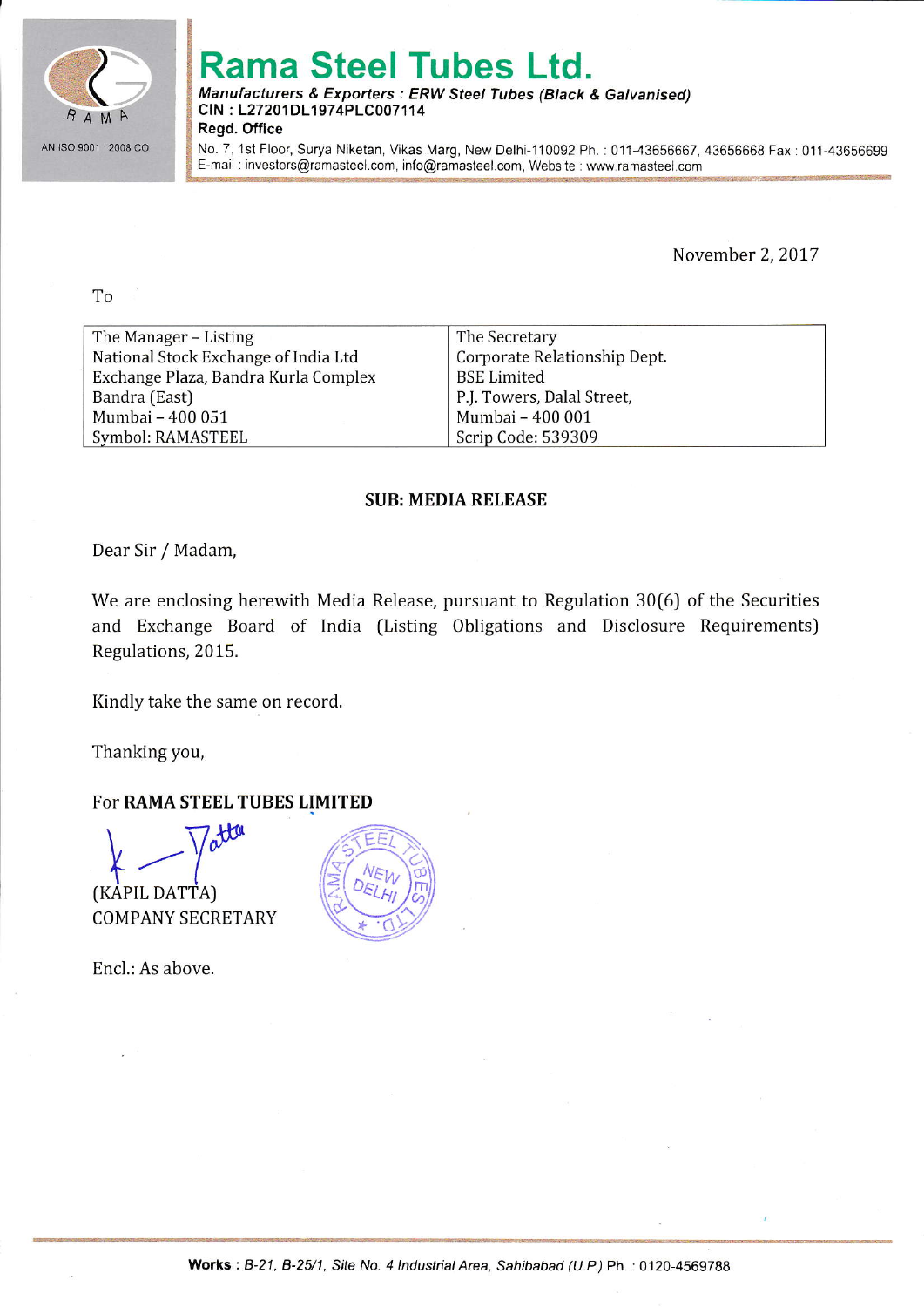

# Rama Steel Tubes Ltd.

Manufacturers & Exporters : ERW Steel Tubes (Black & Galvanised) CIN : L27201DL1974PLC007114 Regd. Office

No. 7, 1st Floor, Surya Niketan, Vikas Marg, New Delhi-110092 Ph.: 011-43656667, 43656668 Fax: 011-43656699 E-mail : inveslors@ramasleel.com, info@ramasleel.com. Websiie : www.ramasteel.corn

# Media Release

# Rama Steel, through its joint venture PPCPL, wins two prestigious orders worth Rs. 288 crore

## New Orders from Uttarakhand Power Corporation Ltd. and Himachal Pradesh State Electricity Board

New Delhi, November 02, 2017: Rama steel Tubes Limited (BSE: 539309, NSE: RAMASTEEL), has won two new prestigious orders of supply and erection of transmission lines for rural electrification, in its joint venture company - Pir Panchal Construction Private Limited (PPCPL)

Details of the new orders  $-$ 

- Two new orders won by Pir Panchal Construction Pvt. Ltd. a joint venture Company of Rama Steel Tubes Ltd. Rama Steel holds 25% stake in PPCPL
- . Orders awarded by Uttarakhand Power Corporation Ltd. and Himachal Pradesh State Electricity Board, amounting to Rs. 288 crore
- . Scope of work includes Supply and Erection of transmission lines for rural electrification
- . Orders to be executed within 24 months

### Management Comment

Commenting on this, Mr. Richi Bansal, CEO, Rama Steel Tubes Ltd said, "We are very pleased to inform that PPCPL, our joint venture company, has been successfully bagging prestigious orders in the area of supply & erection of transmission lines in India. The joint venture has already executed orders worth more than Rs. 150 crore over last three to four years. With the strong focus of the government towards electrifying the length and breadth of the country, we feel this joint venture has a bright future ahead."

### About Rama Steel Tubes Limited:

lncorporoted in 1974, Romo Steel Tubes is d pioneer in the steel tubes industry ond well estoblished strong brand known for its high quality amongst customers. The Company has two state of art monufocturing focilities in Sohibobad ond Khopoli with o totdl instolled capocity of 1,32,000 MT. Roma, under its strong brand of 'TTT Rama' offers a wide product suite, with presence in key sectors and